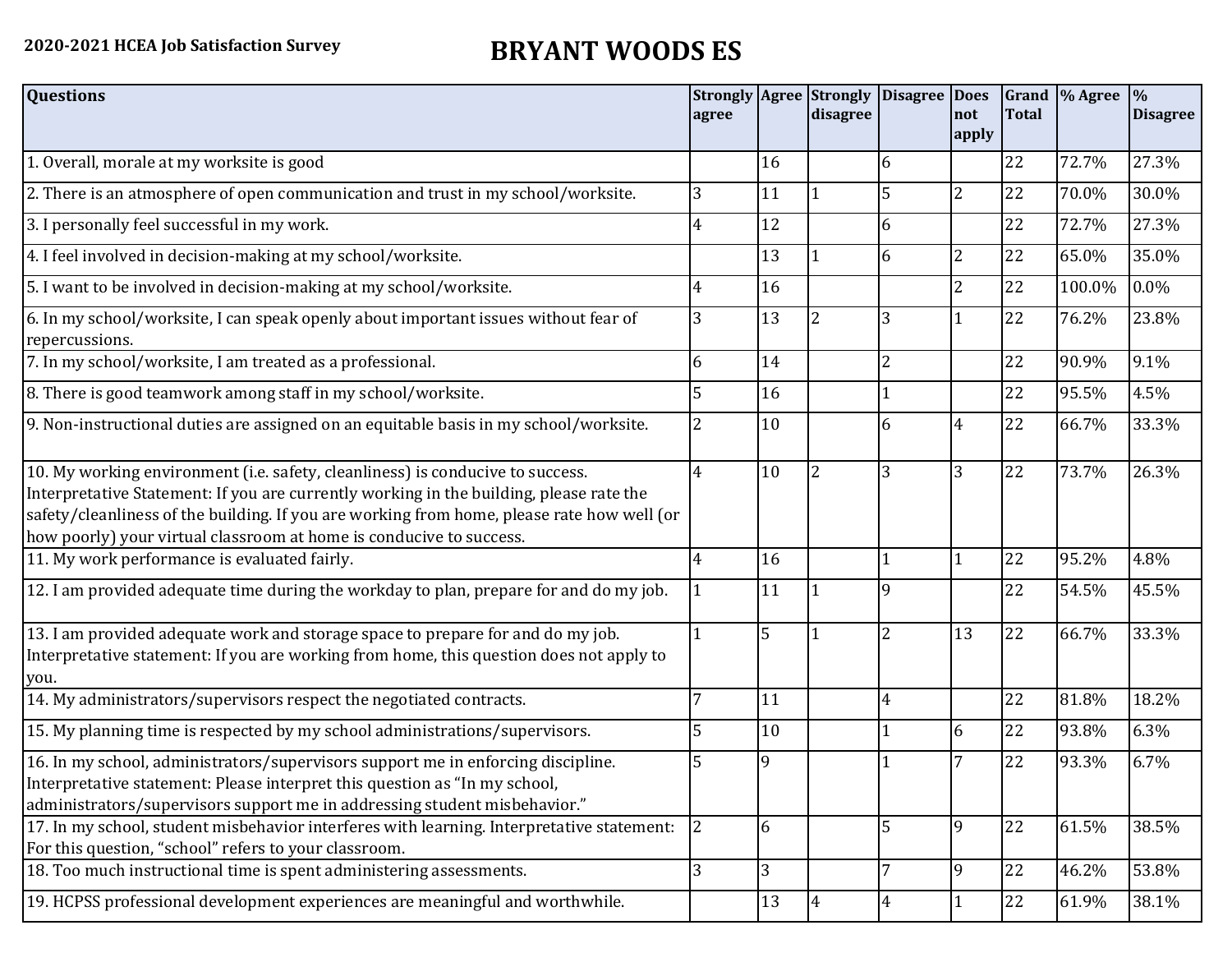## **2020-2021 HCEA Job Satisfaction Survey BRYANT WOODS ES**

| 20. Increased workload has contributed to a decline in my morale.                                                                                          | 6              | $\overline{9}$ | $\overline{2}$ | $\overline{4}$ |              | 22 | 71.4% | 28.6% |
|------------------------------------------------------------------------------------------------------------------------------------------------------------|----------------|----------------|----------------|----------------|--------------|----|-------|-------|
| 21. I am paid fairly.                                                                                                                                      | 3              | 6              | 8              | 4              |              | 21 | 42.9% | 57.1% |
| 22. I have confidence in the leadership exhibited by the HCPSS Superintendent.                                                                             | 4              | 11             | $\overline{3}$ | $\overline{4}$ |              | 22 | 68.2% | 31.8% |
| 23. I have confidence in the leadership exhibited by the Howard County Board of<br>Education.                                                              |                | 10             | $\overline{4}$ |                |              | 22 | 50.0% | 50.0% |
| 24. I have confidence in the leadership exhibited by the Howard County Education<br>Association (HCEA).                                                    | 9              | 11             | $\overline{2}$ |                |              | 22 | 90.9% | 9.1%  |
| 25. I feel that HCPSS offers me the possibility of advancing professionally in the field of<br>education.                                                  |                | 16             |                | 2              | 3            | 22 | 89.5% | 10.5% |
| 26. In my position, I receive appropriate and adequate support and training.                                                                               | 4              | 13             |                | 4              |              | 22 | 77.3% | 22.7% |
| 27. During this current school year, I have experienced harassing behavior from<br>colleagues.                                                             |                |                | 12             | 8              |              | 22 | 4.8%  | 95.2% |
| 28. During this current school year, I have experienced harassing behavior from<br>administrators/supervisors.                                             |                |                | 13             | 8              |              | 22 | 4.5%  | 95.5% |
| 29. During this current school year, I have experienced harassing behavior from parents.                                                                   | $\overline{2}$ | 3              |                | 9              |              | 22 | 23.8% | 76.2% |
| 30. At my school I spend most of my PIP time on non-instructional activities.                                                                              |                | 4              | $\overline{2}$ | 4              | 12           | 22 | 40.0% | 60.0% |
| 31. At my school our administrator includes time during PIP for teacher-initiated<br>collaboration.                                                        | 3              | 6              |                |                | 12           | 22 | 90.0% | 10.0% |
| 32. In my school, I spend too much time in meetings.                                                                                                       | $\overline{2}$ | 7              | l 1            | 12             |              | 22 | 40.9% | 59.1% |
| 33. In my school, there is adequate support for special education students.                                                                                | $\overline{2}$ | 9              | 3              | 8              |              | 22 | 50.0% | 50.0% |
| 34. My administrator/supervisor provides people working from home with flexibility in<br>their workday.                                                    | 5              | 13             |                | 2              |              | 22 | 85.7% | 14.3% |
| 35. My administrator/supervisor has reasonable expectations of workload for staff while<br>in virtual learning.                                            | 3              | 13             |                | 5              |              | 21 | 76.2% | 23.8% |
| 36. Students have adequate technology and tools (hardware/software/connectivity) to<br>participate in virtual learning.                                    | 4              | 13             |                | 4              |              | 22 | 77.3% | 22.7% |
| 37. Staff have adequate technology hardware (e.g. computers, document cameras, other<br>technology hardware) to meet the requirements of virtual learning. | 3              | 14             |                | 2              |              | 22 | 77.3% | 22.7% |
| 38. HCPSS has provided the software I need to do my job and collaborate with colleagues. 3                                                                 |                | 14             |                | 2              | 3            | 22 | 89.5% | 10.5% |
| 39. The software and online services provided by HCPSS to do my job are difficult and/or<br>time-consuming to use.                                         | $ 3\rangle$    | 5              | 3              | 9              | $\mathbf{1}$ | 21 | 40.0% | 60.0% |
| 40. In my class, I feel that students are engaged in virtual learning                                                                                      |                | 11             |                | 5              | 5            | 22 | 70.6% | 29.4% |